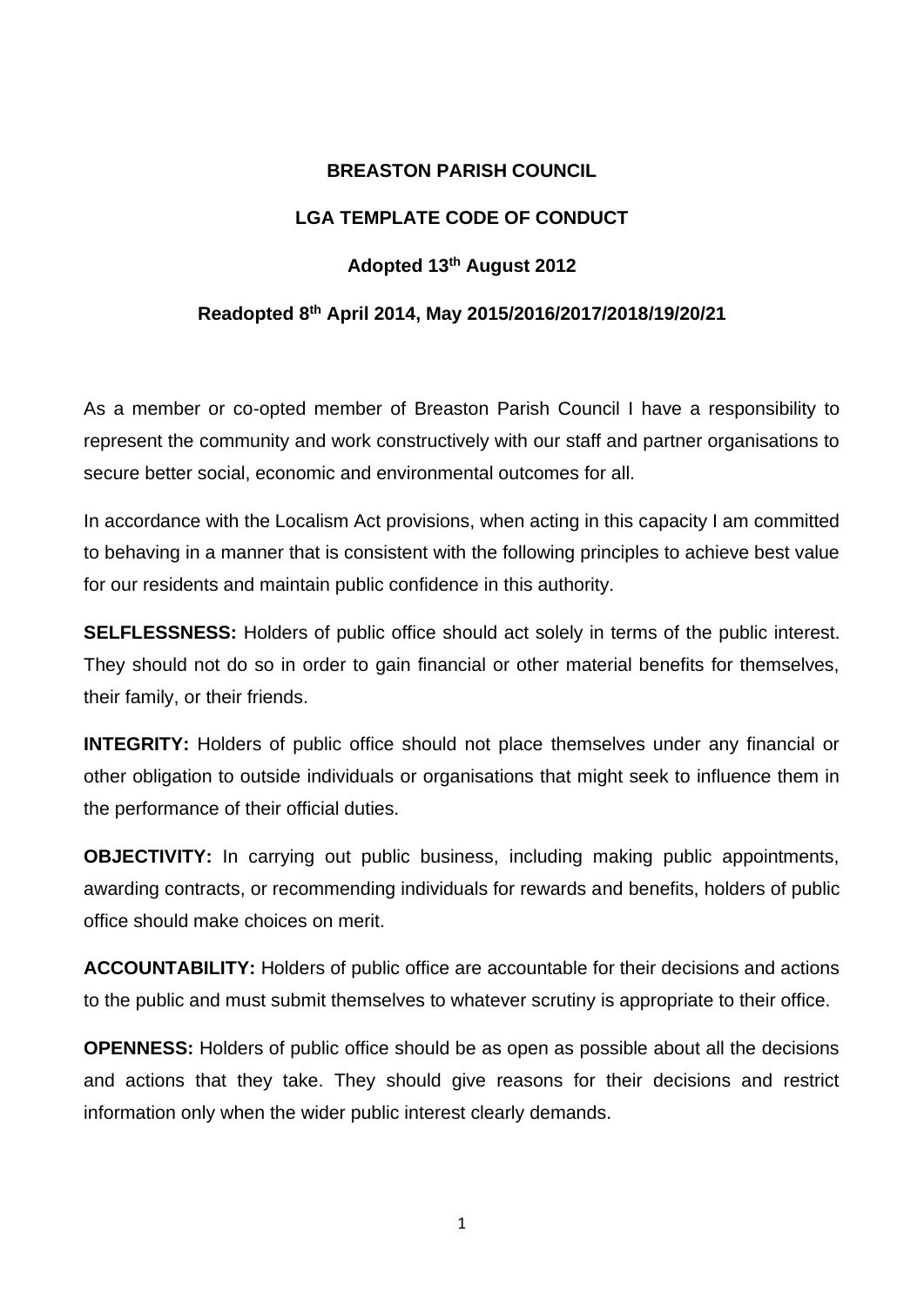**HONESTY:** Holders of public office have a duty to declare any private interests relating to their public duties and to take steps to resolve any conflicts arising in a way that protects the public interest.

**LEADERSHIP:** Holders of public office should promote and support these principles by leadership and example.

**RESPECT FOR OTHERS**: Holders of public office should promote equality by not discriminating against any person, and by treating people with respect regardless of their race, age, religion, gender, sexual orientation or disability. They should respect the impartiality and integrity of the authority's statutory officers and its other employees.

The Act further provides for registration and disclosure of interests and in Breaston Parish Council this will be done in accordance with the provisions of Appendix 1.

As a Member of Breaston Parish Council, my conduct will in particular address the statutory principles of the code of conduct by:

- Championing the needs of residents the whole community and in a special way my constituents, including those who did not vote for me - and putting their interests first.
- Dealing with representations or enquiries from residents, members of our communities and visitors fairly, appropriately and impartially.
- Not allowing other pressures, including the financial interests of myself or others connected to me, to deter me from pursuing constituents' casework, the interests of the **Parish authority's area** or the good governance of the authority in a proper manner.
- Exercising independent judgement and not compromising my position by placing myself under obligations to outside individuals or organisations who might seek to influence the way I perform my duties as a member/co-opted member of this authority.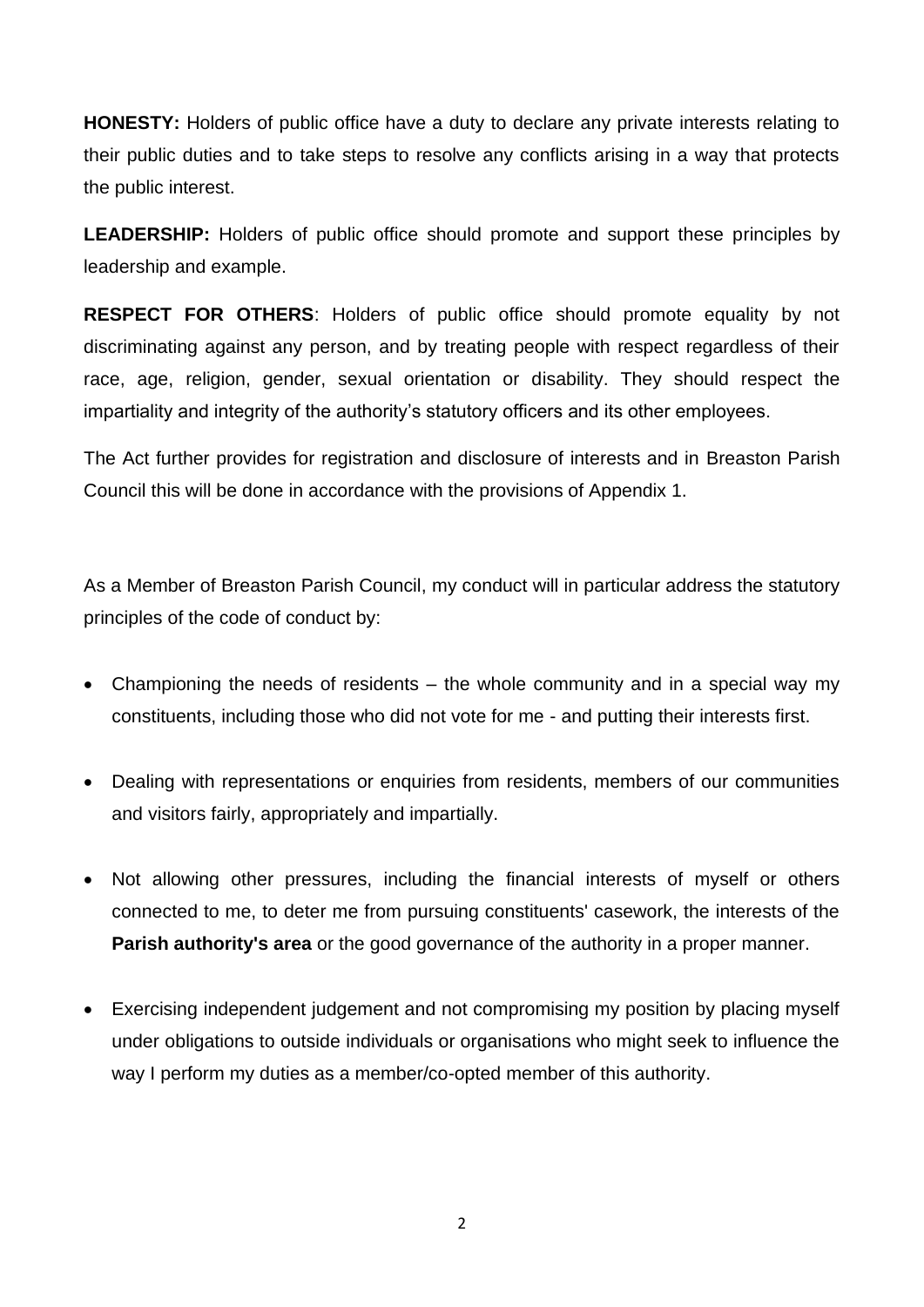- Listening to the interests of all parties, including relevant advice from statutory and other professional officers, taking all relevant information into consideration, remaining objective and making decisions on merit.
- Being accountable for my decisions and co-operating when scrutinised internally and externally, including by local residents.
- Contributing to making this authority's decision-making processes as open and transparent as possible to enable residents to understand the reasoning behind those decisions and to be informed when holding me and other members to account but restricting access to information when the wider public interest or the law requires it.
- Behaving in accordance with all our legal obligations, alongside any requirements contained within this authority's policies, protocols and procedures, including on the use of the Authority's resources.
- Valuing my colleagues and staff and engaging with them in an appropriate manner and one that underpins the mutual respect between us that is essential to good local government.
- Not bullying any person including other councillors, council officers or members of the public.
- Always treating people with respect, including the organisations and public I engage with and those I work alongside.
- Providing leadership through behaving in accordance with these principles when championing the interests of the community with other organisations as well as within this authority.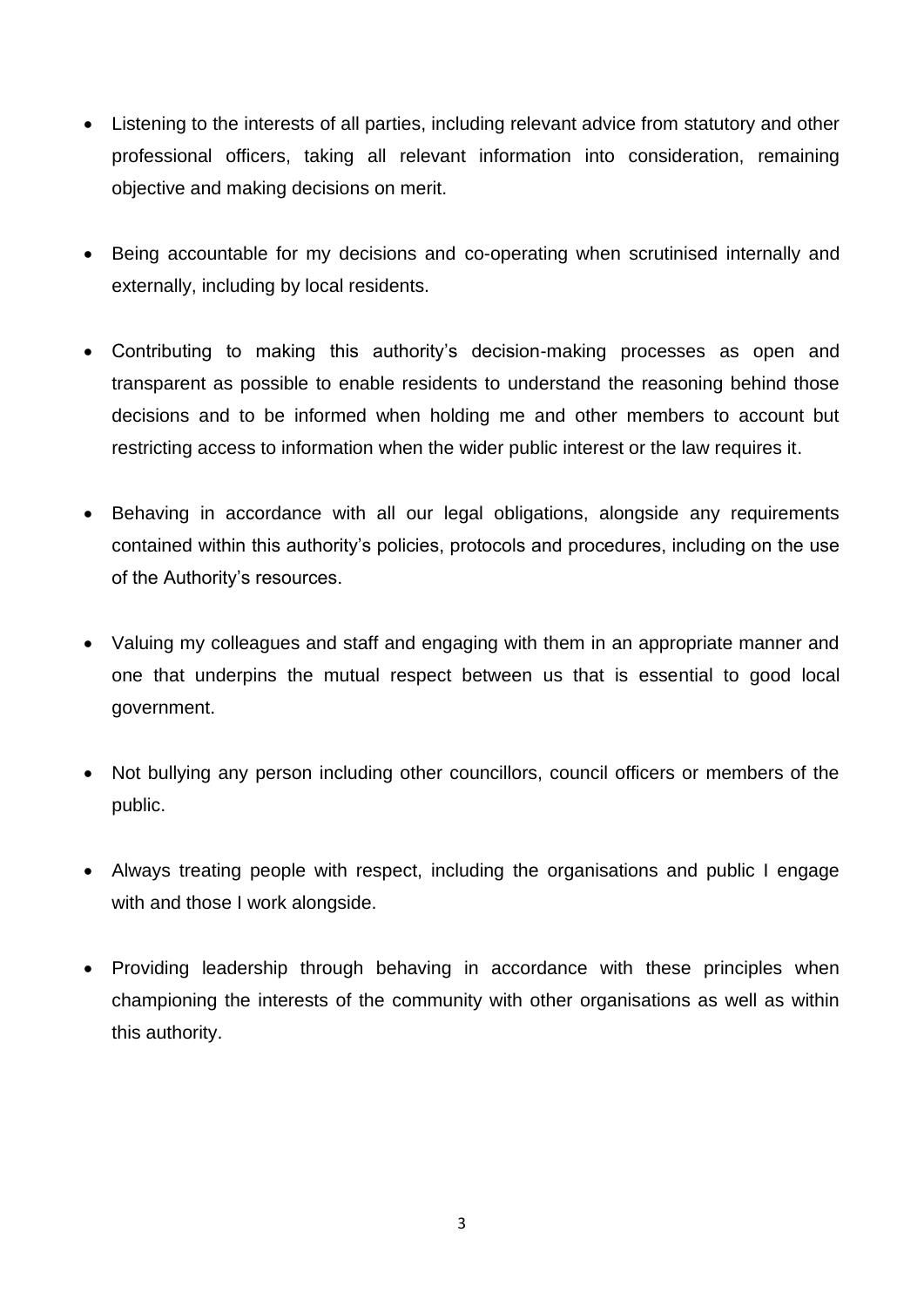**Appendix 1 to the Code**

#### **Interests**

**Part 1** 

### **Disclosable pecuniary interests**

This part explains the requirements of the Localism Act 2011 (Ss 29-34) in relation to disclosable pecuniary interests. These are enforced by criminal sanction.

### **1 Notification of disclosable pecuniary interests**

Within 28 days of becoming a member or co-opted member, you must notify the Monitoring Officer of any 'disclosable pecuniary interests'.

A 'disclosable pecuniary interest' is an interest of yourself or your partner (which means spouse or civil partner, a person with whom you are living as husband or wife, or a person with whom you are living as if you are civil partners) within the following descriptions:

| Interest                                             | <b>Description</b>                                                                                                                                                                                                                                                              |
|------------------------------------------------------|---------------------------------------------------------------------------------------------------------------------------------------------------------------------------------------------------------------------------------------------------------------------------------|
| Employment, office, trade, profession or<br>vocation | Any employment, office, trade, profession or<br>vocation carried on for profit or gain.                                                                                                                                                                                         |
| Sponsorship                                          | Any payment or provision of any other financial<br>benefit (other than from the relevant authority)<br>made or provided within the relevant period in<br>respect of any expenses incurred by M in<br>carrying out duties as a member, or towards the<br>election expenses of M. |
|                                                      | This includes any payment or financial benefit<br>from a trade union within the meaning of a Trade<br>Union and Labour Regulations (Consolidation)                                                                                                                              |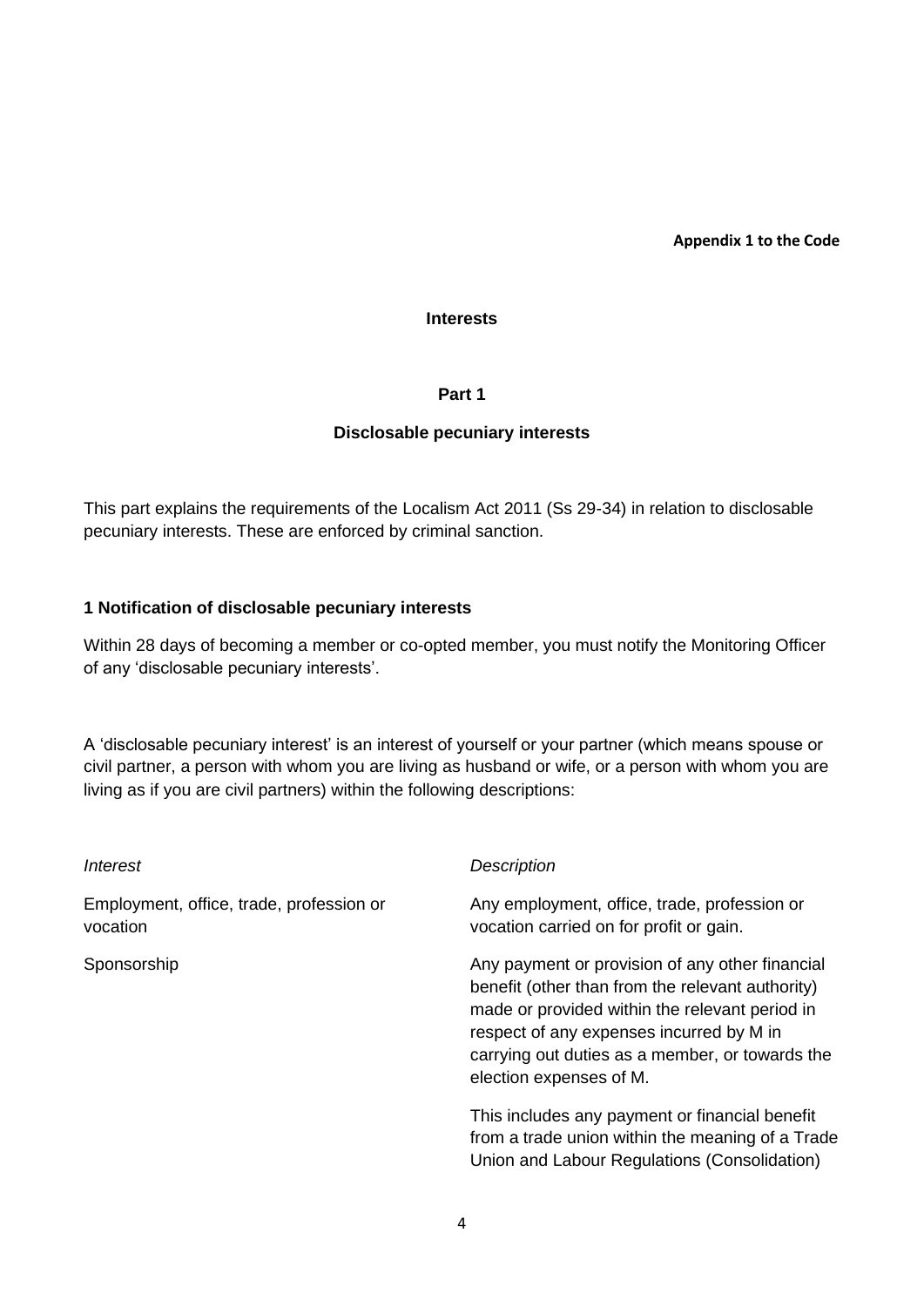| Act 1992.                                                                                                                                                                                                                                                             |
|-----------------------------------------------------------------------------------------------------------------------------------------------------------------------------------------------------------------------------------------------------------------------|
| Any contract which is made between the<br>relevant person (or a body in which the relevant<br>person has a beneficial interest) and the relevant<br>authority $-$                                                                                                     |
| (a) under which goods or services are to be<br>provided or works are to be executed; and                                                                                                                                                                              |
| (b) which has not been fully discharged.                                                                                                                                                                                                                              |
| Any beneficial interest in land which is within the<br>area of the relevant authority.                                                                                                                                                                                |
| Any licence (alone or jointly with others) to<br>occupy land in the area of the relevant authority<br>for a month or longer.                                                                                                                                          |
| Any tenancy where (to M's knowledge) -                                                                                                                                                                                                                                |
| (a) the landlord is the relevant authority; and                                                                                                                                                                                                                       |
| (b) the tenant is a body in which the relevant<br>person has a beneficial interest.                                                                                                                                                                                   |
| Any beneficial interest in securities of a body<br>where $-$                                                                                                                                                                                                          |
| (a) that body (to M's knowledge) has a place of<br>business or land in the area of the relevant<br>authority; and                                                                                                                                                     |
| (b) either $-$                                                                                                                                                                                                                                                        |
| the total nominal value of the securities<br>(1)<br>exceeds £25,000 or one hundredth of<br>the total issued share capital of that<br>body; or                                                                                                                         |
| (ii) if the share capital of that body is of more<br>than one class, the total nominal value<br>of the shares of any one class in which<br>the relevant person has a beneficial<br>interest exceeds one hundredth of the<br>total issued share capital of that class. |
|                                                                                                                                                                                                                                                                       |

These descriptions on interests are subject to the following definitions;

"the Act" means the Localism Act 2011;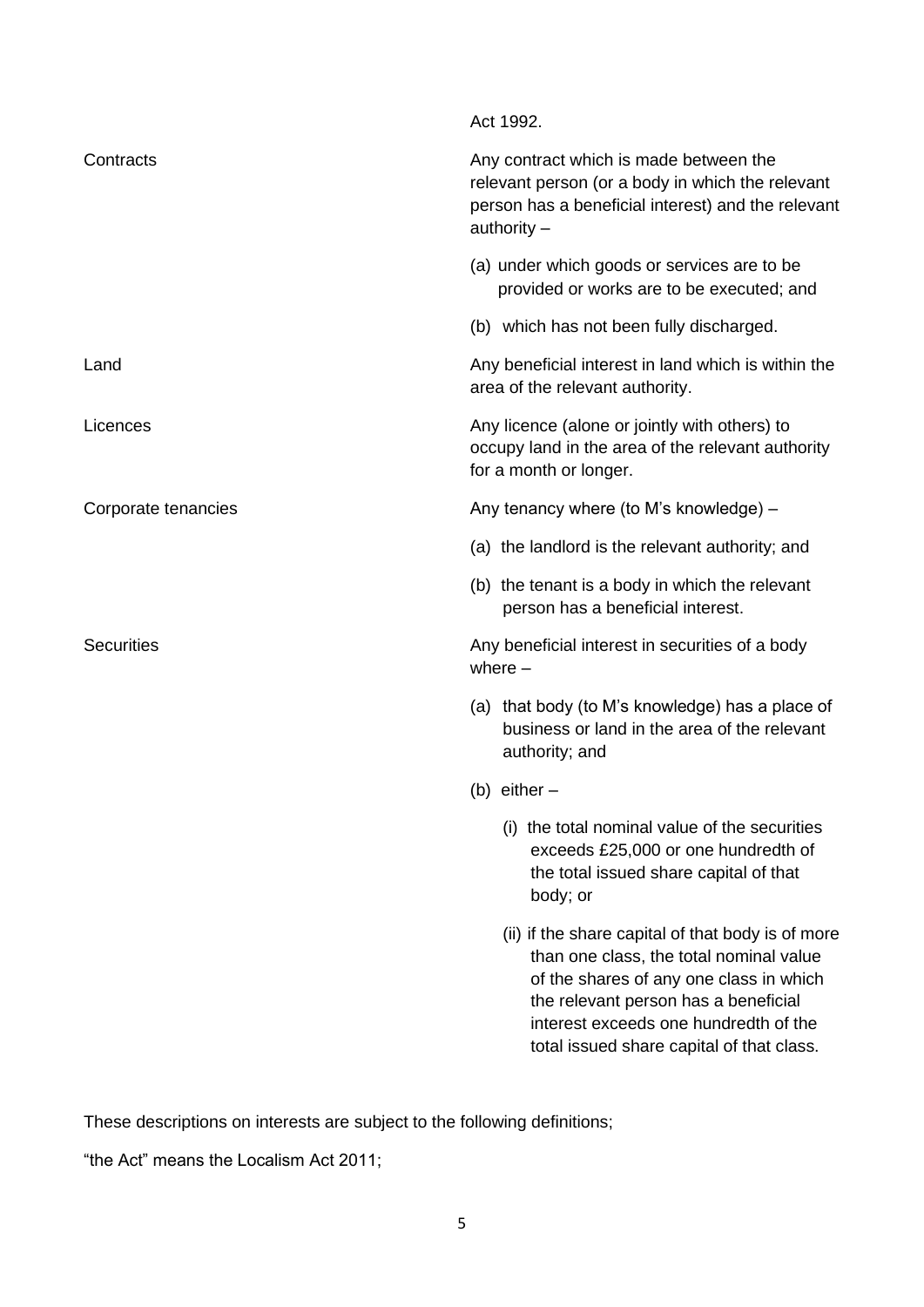"body in which the relevant person has a beneficial interest" means a firm in which the relevant person is a partner or a body corporate of which the relevant person is a director, or in the securities of which the relevant person has a beneficial interest;

"director" includes a member of the committee of management of an industrial and provident society;

"land" includes an easement, servitude, interest or right in or over land which does not carry with it a right for the relevant person (alone or jointly with another) to occupy the land or to receive income;

"M" means the person M referred to in section 30 of the Act;

"member" includes a co-opted member;

"relevant authority" means the authority of which M is a member;

"relevant period" means the period of 12 months ending with the day on which M gives a notification for the purposes of section 30(1) of the Act;

"relevant person" means M or any other person referred to in section 30(3)(b) of the Act;

"securities" means shares, debentures, debenture stock, loan stock, bonds, units of a collective investment scheme within the meaning of the Financial Services and Markets Act 2000 and other securities of any description, other than money deposited with a building society.

## **2 Register of interests**

Any interests notified to the Monitoring Officer will be included in the register of interests.

A copy of the register will be available for public inspection and will be published on the authority's website.

## **3 Sensitive interests**

Where you consider that disclosure of the details of a disclosable pecuniary interest could lead to you, or a person connected with you, being subject to violence or intimidation, and the Monitoring Officer agrees, if the interest is entered on the register, copies of the register that are made available for inspection and any published version of the register will exclude details of the interest, but may state that you have a disclosable pecuniary interest, the details of which are withheld under Section 32(2).

## **4 Non participation in case of disclosable pecuniary interest**

a) If you are present at a meeting of the authority, or any committee, sub-committee, joint committee or joint sub-committee of the authority, and you have a disclosable pecuniary interest in any matter to be considered or being considered at the meeting,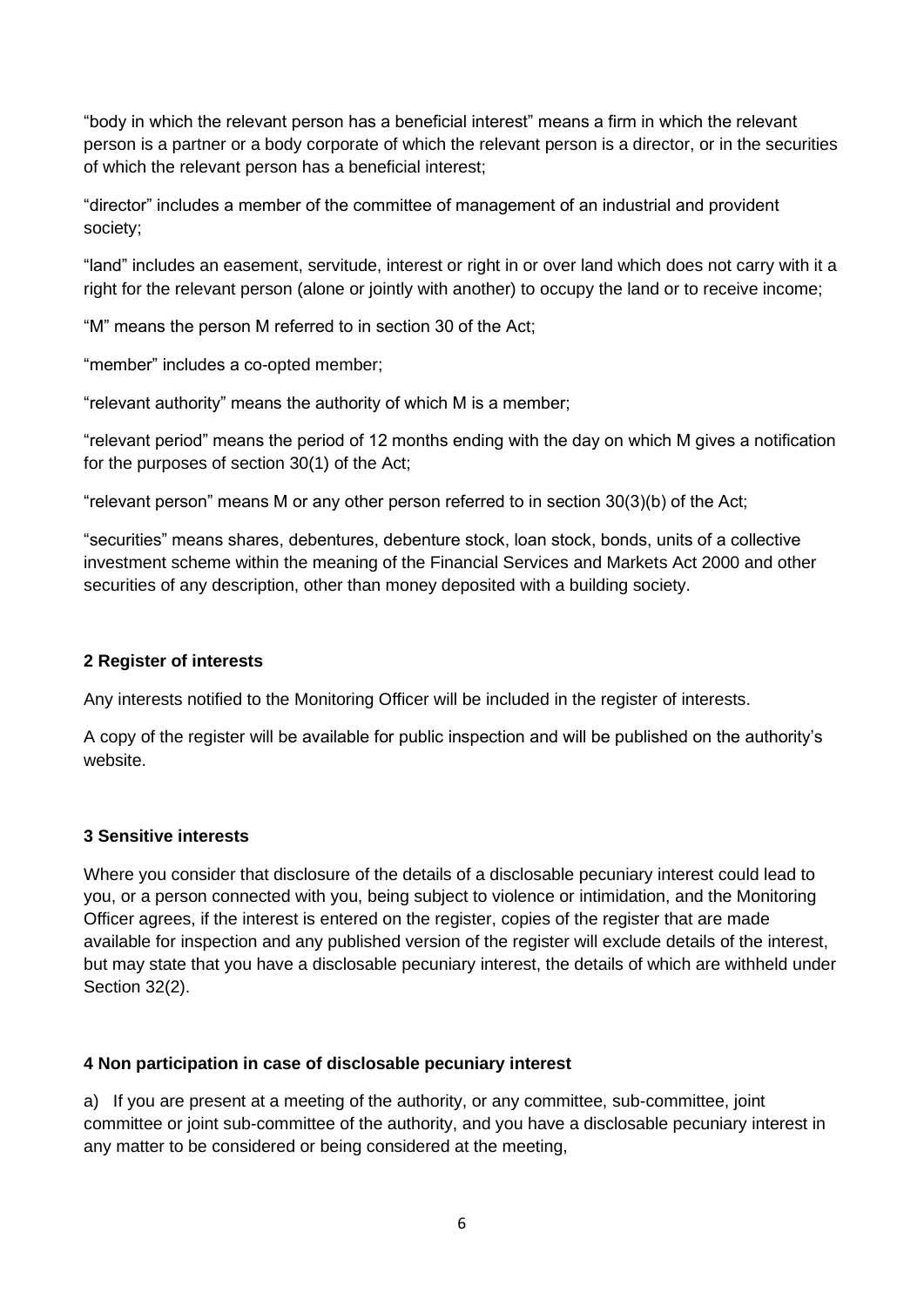- 1. You may not participate in any discussion of the matter at the meeting.
- 2. You may not participate in any vote taken on the matter at the meeting.
- 3. If the interest is not registered, you must disclose the interest to the meeting.
- 4. If the interest is not registered and is not the subject of a pending notification, you must notify the Monitoring Officer of the interest within 28 days.

Note: In addition, you are required to leave the room where the meeting is held while any discussion or voting takes place.

b) Where an Executive member may discharge a function alone and becomes aware of a disclosable pecuniary interest in a matter being dealt with or to be dealt with by her/him, the Executive member must notify the Monitoring Officer of the interest and must not take any steps or further steps in the matter.

# **5 Dispensations**

The authority may grant you a dispensation, but only in limited circumstances, to enable you to participate and vote on a matter in which you have a disclosable pecuniary interest.

## **6 Offences**

It is a criminal offence to

- Fail to notify the Monitoring Officer of any disclosable pecuniary interest within 28 days of election
- Fail to disclose a disclosable pecuniary interest at a meeting if it is not on the register
- Fail to notify the Monitoring Officer within 28 days of a disclosable pecuniary interest that is not on the register that you have disclosed to a meeting
- Participate in any discussion or vote on a matter in which you have a disclosable pecuniary interest
- As an Executive member discharging a function acting alone, and having a disclosable pecuniary interest in such a matter, failing to notify the Monitoring Officer within 28 days of the interest.
- Knowingly or recklessly providing information that is false or misleading in notifying the Monitoring Officer of a disclosable pecuniary interest or in disclosing such interest to a meeting

The criminal penalties available to a court are to impose a fine not exceeding level 5 on the standard scale (currently £5,000) and disqualification from being a councillor for up to 5 years.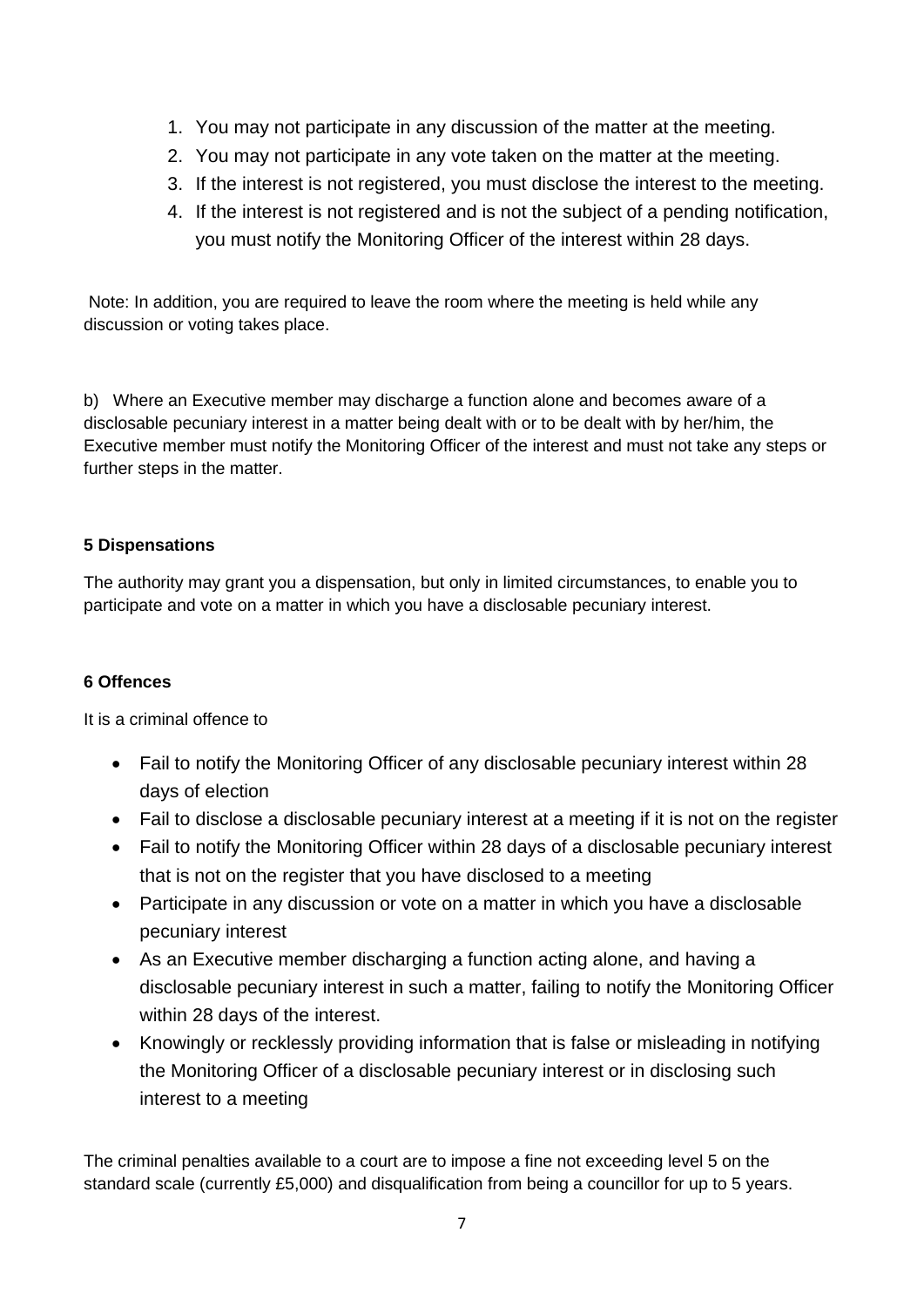### **Part 2**

### **Other interests**

### **1 Notification of interests**

(1) In addition to the disclosable pecuniary interests notifiable under the Localism Act 2011, you must, within 28 days of—

(a) this Code being adopted by or applied to your authority; or

(b) your election or appointment to office (where that is later),

Notify the Monitoring Officer in writing of the details of your personal interests, where they fall within the following categories, for inclusion in the register of interests.

(2) You have a personal interest in any business of your authority where either—

(a) it relates to or is likely to affect—

(i) any body of which you are a member or in a position of general control or management and to which you are appointed or nominated by your authority;

(ii) any body—

(aa) exercising functions of a public nature;

(bb) directed to charitable purposes; or

(cc) one of whose principal purposes includes the influence of public opinion or policy (including any political party or trade union), of which you are a member or in a position of general control or management;

(iii) the interests of any person from whom you have received a gift or hospitality with an estimated value of at least £25.

(3) You must, within 28 days of becoming aware of any new interest or change to any interest registered under paragraph (1), notify the Monitoring Officer of the details of that new interest or change.

## **2 Disclosure of interests**

(1) Subject to sub-paragraphs (2) to (6), where you have a personal interest described in paragraph 1 above or in paragraph (2) below in any business of your authority, and where you are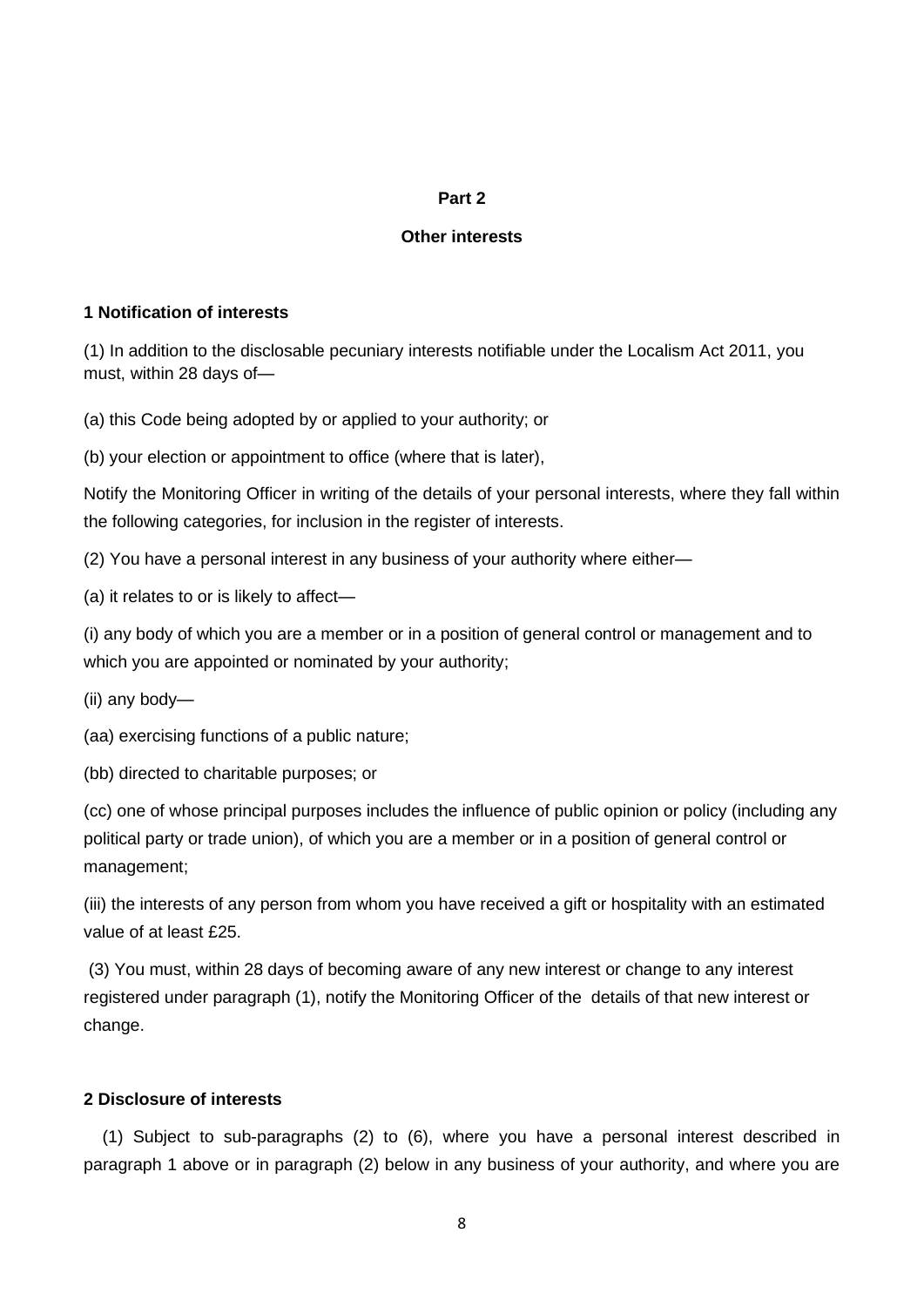aware or ought reasonably to be aware of the existence of the personal interest, and you attend a meeting of your authority at which the business is considered, you must disclose to that meeting the existence and nature of that interest at the commencement of that consideration, or when the interest becomes apparent.

(2) (a) You have a personal interest in any business of your authority where a decision in relation to that business might reasonably be regarded as affecting your well-being or financial position or the well-being or financial position of a *relevant person* to a greater extent than the majority of other council tax payers, ratepayers or inhabitants of the electoral division or ward, as the case may be, affected by the decision;

(b) In sub-paragraph (2)(a), a *relevant person* is—

(a) a member of your family or any person with whom you have a close association; or

(b) any person or body who employs or has appointed such persons, any firm in which they are a partner, or any company of which they are directors;

(c) any person or body in whom such persons have a beneficial interest in a class of securities exceeding the nominal value of £25,000; or

(d) any body of a type described in paragraph  $1(2)(a)(i)$  or  $(ii)$ .

(3) Where you have a personal interest in any business of your authority which relates to or is likely to affect a person described in paragraph 1(2)(a)(i) or 1(2)(a)(ii)(aa), you need only disclose to the meeting the existence and nature of that interest when you address the meeting on that business.

(4) Where you have a personal interest in any business of the authority of the type mentioned in paragraph 1(2)(a)(iii), (gifts and hospitality) you need not disclose the nature or existence of that interest to the meeting if the interest was registered more than three years before the date of the meeting.

(5) Where you have a personal interest but, by virtue of paragraph 4, sensitive information relating to it is not registered in your authority's register of members' interests, you must indicate to the meeting that you have a personal interest, but need not disclose the sensitive information to the meeting.

(6) Where you have a personal interest in any business of your authority and you have made an executive decision in relation to that business, you must ensure that any written statement of that decision records the existence and nature of that interest.

#### **3 Register of interests**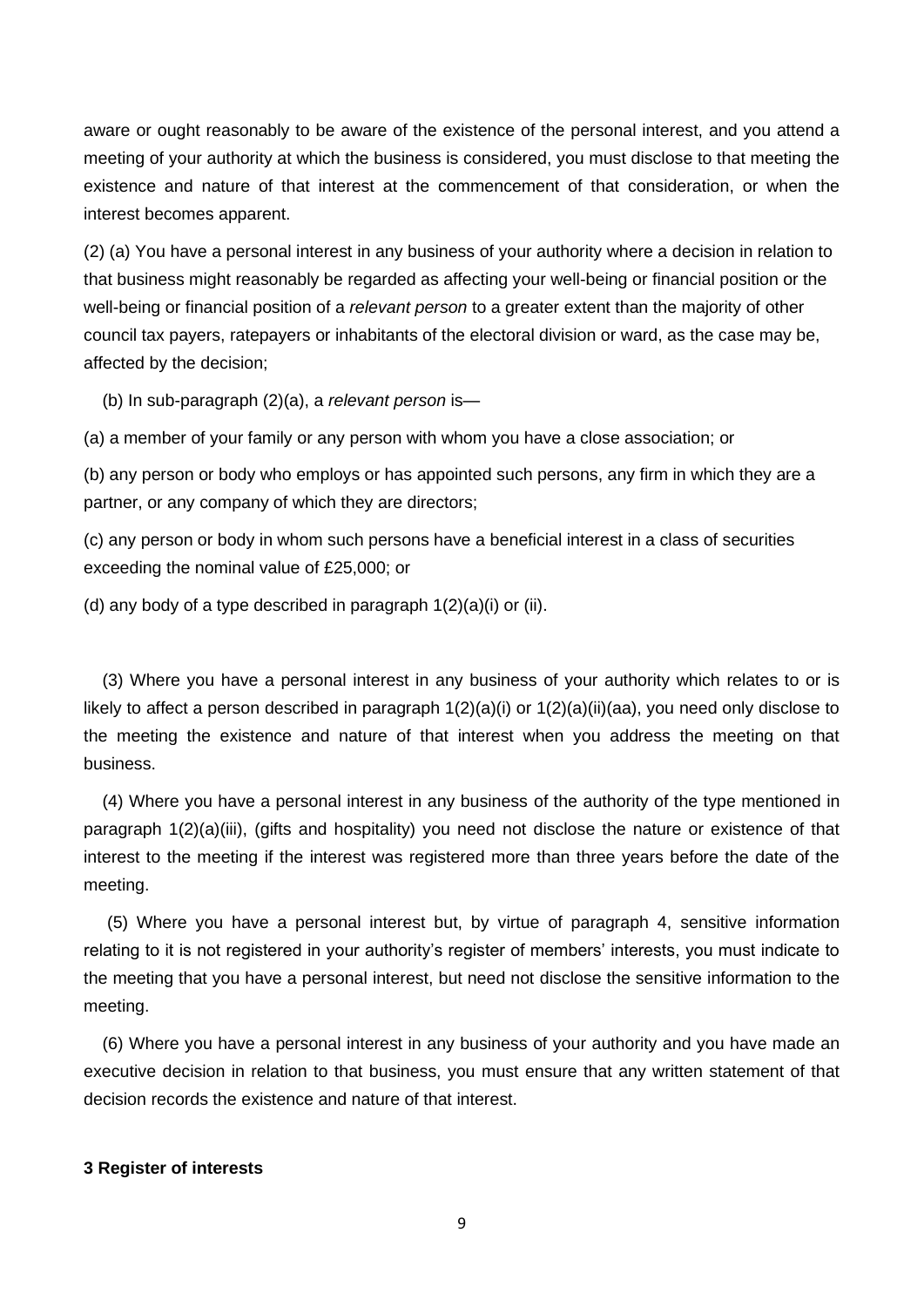Any interests notified to the Monitoring Officer will be included in the register of interests.

A copy of the register will be available for public inspection and will be published on the authority's website.

## **4 Sensitive interests**

Where you consider that disclosure of the details an interest could lead to you, or a person connected with you, being subject to violence or intimidation, and the Monitoring Officer agrees, if the interest is entered on the register, copies of the register that are made available for inspection and any published version of the register will exclude details of the interest, but may state that you have an interest, the details of which are withheld.

## **5 Non participation in case of pecuniary interest**

(1) Where you have a personal interest in any business of your authority you also have a pecuniary interest in that business where the interest is one which a member of the public with knowledge of the relevant facts would reasonably regard as so significant that it is likely to prejudice your judgement of the public interest and where that business—

(a) affects your financial position or the financial position of a person or body described in paragraph  $1(2)$ ; or

(b) relates to the determining of any approval, consent, licence, permission or registration in relation to you or any person or body described in paragraph.1(2)

(2) Subject to paragraph (3) and (4), where you have a pecuniary interest in any business of your authority—

a) You may not participate in any discussion of the matter at the meeting.

b) You may not participate in any vote taken on the matter at the meeting.

c) If the interest is not registered, you must disclose the interest to the meeting.

d) If the interest is not registered and is not the subject of a pending notification, you must notify the Monitoring Officer of the interest within 28 days.

e) You must withdraw from the room where the meeting is being held.

(3) Where you have a pecuniary interest in any business of your authority, you may attend a meeting but only for the purpose of making representations, answering questions or giving evidence relating to the business, provided that the public are also allowed to attend the meeting for the same purpose, whether under a statutory right or otherwise and you leave the room where the meeting is held immediately after making representations, answering questions or giving evidence.